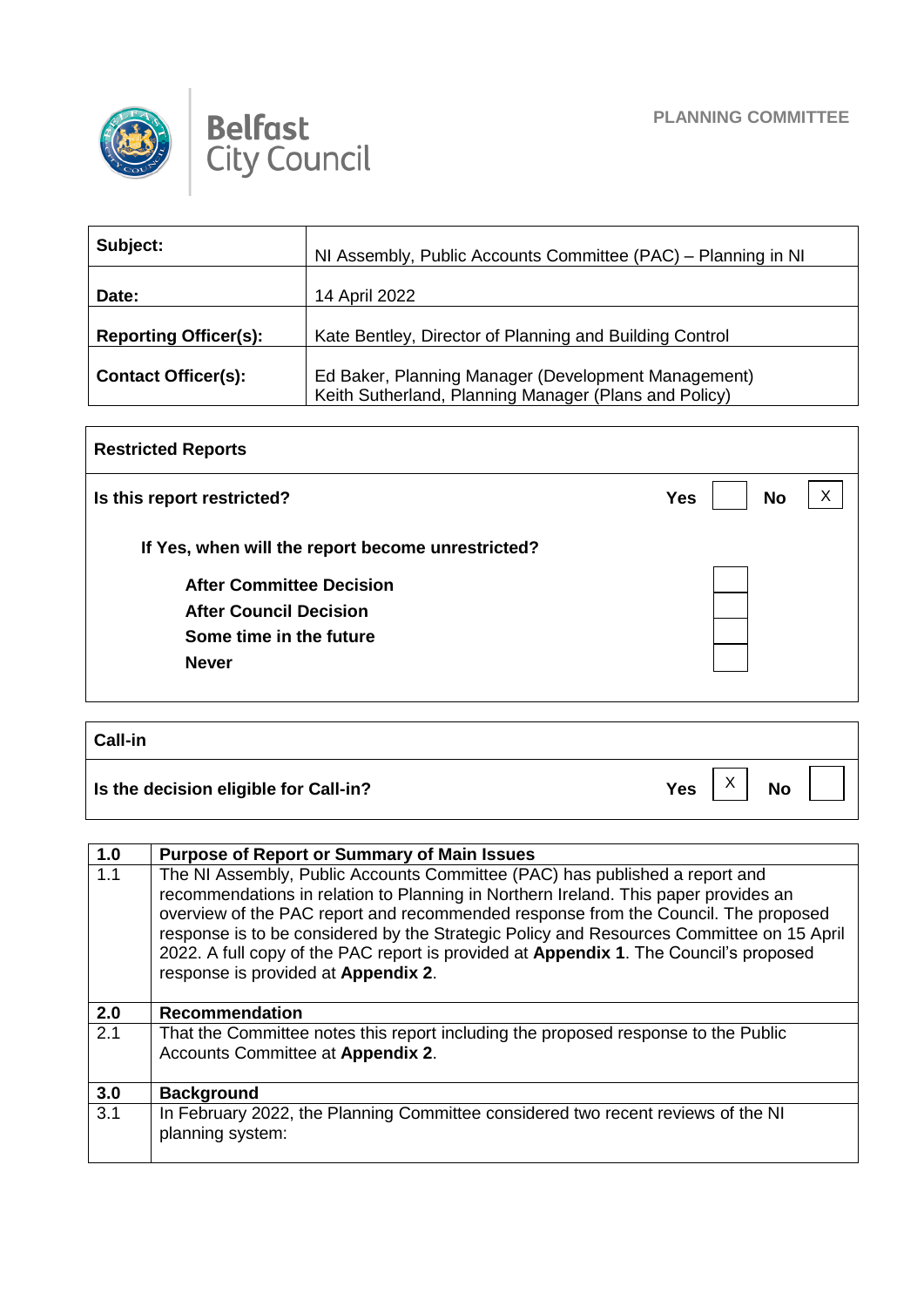|     | Firstly, the Northern Ireland Audit Office's review of the NI planning system (copy<br>$\bullet$<br>provided at Appendix 3); and                                                                                                                                                                                                                                                                                                                                                                                                                                                                                                                                                                                                                                                                                           |
|-----|----------------------------------------------------------------------------------------------------------------------------------------------------------------------------------------------------------------------------------------------------------------------------------------------------------------------------------------------------------------------------------------------------------------------------------------------------------------------------------------------------------------------------------------------------------------------------------------------------------------------------------------------------------------------------------------------------------------------------------------------------------------------------------------------------------------------------|
|     | Secondly, the Department for Infrastructure's review of the implementation of the<br>$\bullet$<br>Planning Act (Northern Ireland) 2011 (copy provided at Appendix 4).                                                                                                                                                                                                                                                                                                                                                                                                                                                                                                                                                                                                                                                      |
| 3.2 | Following publication of the Northern Ireland Audit Office (NIAO) report, the NI Assembly:<br>Public Accounts Committee (PAC) has been hearing evidence from key stakeholders. The<br>following sessions were held.                                                                                                                                                                                                                                                                                                                                                                                                                                                                                                                                                                                                        |
|     | Evidence from the Department for Infrastructure - 10 February 2022<br>$\bullet$<br>Evidence from SOLACE - 17 February 2022 (including evidence from Kate Bentley,<br>$\bullet$<br>Director of Planning and Building Control, Belfast City Council)<br>Evidence from NILGA - 24 February 2022<br>$\bullet$                                                                                                                                                                                                                                                                                                                                                                                                                                                                                                                  |
| 3.3 | The PAC subsequently published its report on "Planning in NI" on 24 March 2022. This<br>paper provides an overview of the PAC report and includes a recommended response from<br>the Council. A full copy of the PAC report is provided at Appendix 1.                                                                                                                                                                                                                                                                                                                                                                                                                                                                                                                                                                     |
| 3.4 | As further background reading, Members are referred to the agenda item to the February<br>Planning Committee on the NI Audit Office report and the Departmental review of the<br>implementation of the Planning Act (Northern Ireland) 2011, see link below:                                                                                                                                                                                                                                                                                                                                                                                                                                                                                                                                                               |
|     | https://minutes.belfastcity.gov.uk/ieListDocuments.aspx?Cld=167&Mld=10643&Ver=4                                                                                                                                                                                                                                                                                                                                                                                                                                                                                                                                                                                                                                                                                                                                            |
| 4.0 | <b>Public Accounts Committee Report on Planning in NI</b>                                                                                                                                                                                                                                                                                                                                                                                                                                                                                                                                                                                                                                                                                                                                                                  |
| 4.1 | Overview<br>Consistent with the findings of the NIAO report published in February 2022, the PAC report<br>is extremely critical of the NI planning system. It concludes that the planning system in<br>Northern Ireland is not working effectively or efficiently. The PAC calls for a fundamental<br>review, led by someone independent from the Department for Infrastructure, to bring about<br>the long-term, strategic changes needed to make the planning system fit for purpose.                                                                                                                                                                                                                                                                                                                                    |
| 4.2 | In relation to performance, the PAC observes that since the transfer of functions in 2015,<br>planning authorities have failed to deliver on many of their key targets, particularly on major<br>and significant development. The PAC was "appalled" by the performance statistics. It<br>states that it is simply unacceptable that almost one-fifth of the most important planning<br>applications aren't processed within three years highlighting that such poor performance<br>has an impact on applicants, developers and communities and is risking investment in<br>Northern Ireland.                                                                                                                                                                                                                              |
| 4.3 | The PAC notes that progress on Local Development Plans (LDPs) has been equally poor -<br>with none of the plans being able to progress to adoption in the seven years since transfer<br>in 2015. The PAC heard of the potential for LDPs to shape communities and make<br>decision-making processes easier, but noted that the process has been hindered by the<br>complete underestimation of the complexity and volume of work required, a lack of key<br>skills and resources available to councils. These challenges were considered to have been<br>compounded by a series of unnecessary "checks and balances" implemented by the<br>Department. The PAC urges all those involved in plan-making to work together to<br>streamline remaining LDP processes and produce these important plans as soon as<br>possible. |
| 4.4 | The PAC goes onto to express concerns about the poor quality of planning application<br>submissions (BCC is the only Planning Authority that has so far sought to directly address<br>this through publication of its Application Checklist in 2018). The PAC is also concerned                                                                                                                                                                                                                                                                                                                                                                                                                                                                                                                                            |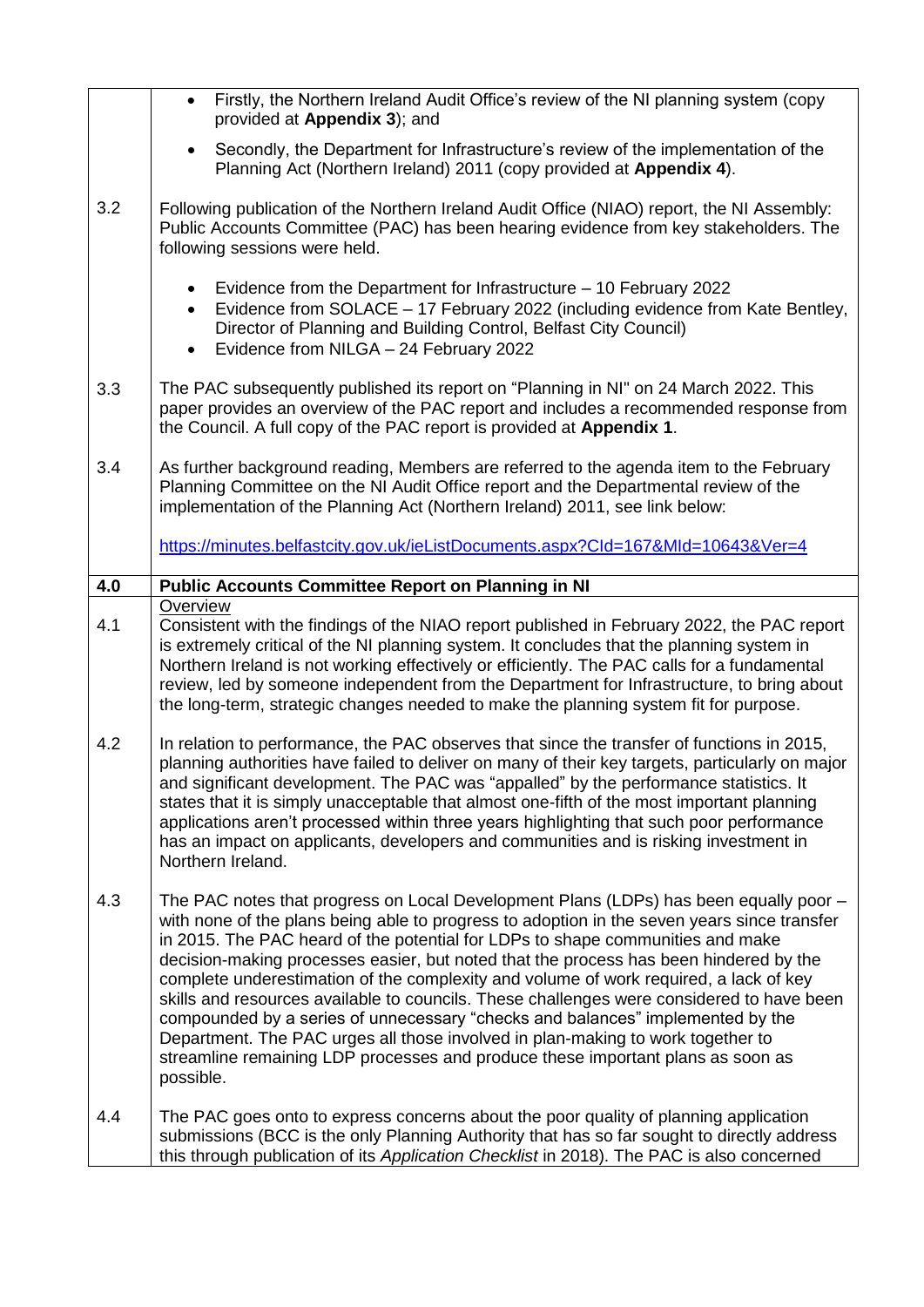about a lack of transparency in decision making (officers advise that BCC follows good practice in this regard through clearly minuting the reason/s for the Committee's decision where it overturns the officer recommendation. Committee reports also clearly explain where applications have been referred to the Committee by an individual Elected Member and reasons why).

- 4.5 The PAC is critical of the role of the Department and its lack of action to address under performance in the system. It observes that the Department is not providing strong leadership in driving change and that it does not grasp the severity of the issues facing the NI planning system. In this regard, the PAC recommends that a commission is setup to oversee much needed change to the NI planning system, but that it should be chaired by someone independent of the Department.
- 4.6 The PAC is extremely concerned about the significant level of silo working within the planning system itself and comments that it one of the worst examples of silo working in the public sector that it has ever encountered. It notes the fragmentation between central and local government, statutory consultees and even within the Department itself, highlighting that it will require a concerted effort from all those involved to work in a more productive way going forward.

## 4.7 PAC Recommendations

The PAC report makes 12 recommendations, some of which overlap with the recommendations of the NIAO report. The recommendations are reproduced below with additional context around each provided in the PAC report (see **Appendix 1**).

- **1.** The planning system in Northern Ireland is not working. The Committee recommends that a Commission is established to undertake a fundamental review to ascertain the long-term, strategic changes that are needed to make the system fit for purpose. This should be led by someone independent from the Department.
- **2.** The Committee has heard that there are a number of opportunities to make immediate improvements to the planning system. We recommend that a commission is established to identify tangible improvements that can be achieved in the short term. This must focus on problem solving, delivery and achieving outcomes within a fixed time frame.
- **3.** The Committee expects action to be taken to improve the planning system. In lieu of any accountability for performance within the system, the Department will provide the Committee with a radical action plan and provide the successor Committee with an update on the improvements made in six months' time.
- **4.** The Committee recommends that the Department considers ways to streamline the remaining LDP processes, and works with councils to learn lessons from those that have been through the independent examination process with a view to taking a more pragmatic approach to the remaining plans. The Department and councils need to work collaboratively to produce these important plans as soon as possible.
- **5.** The Committee recommends that all those involved in decision-making ensure that processes are open and transparent, particularly where a high degree of interpretation has been exercised. The Department and councils should consider how checks on good record keeping, to ensure transparency, could be carried out effectively.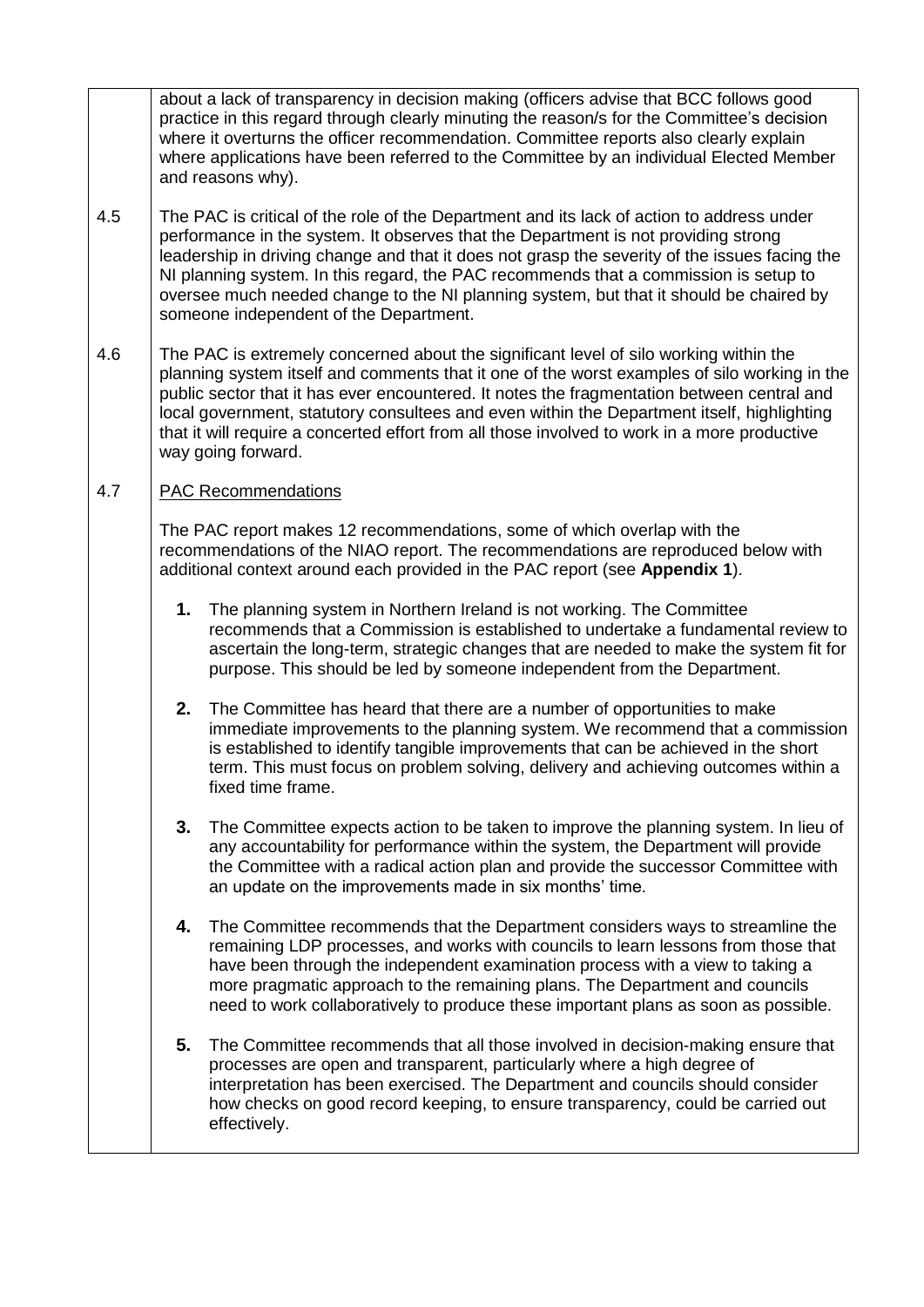|     | 6. The Committee recommends that the Department should ensure that there is<br>suitable and proportionate means of engaging with the planning system. This should<br>include a deeper consideration of the appropriateness of limited third-party rights of<br>appeal.                                                                                                              |
|-----|-------------------------------------------------------------------------------------------------------------------------------------------------------------------------------------------------------------------------------------------------------------------------------------------------------------------------------------------------------------------------------------|
|     | 7. The operation of the planning system for rural housing is at best inconsistent and at<br>worst fundamentally broken. The Committee believes that it is essential that policy in<br>the area is agreed and implemented equally and consistently across Northern<br>Ireland. The Department should ensure this is the case.                                                        |
|     | 8. The Committee recommends that the Department urgently considers how it<br>exercises its oversight of the planning system. In the Committee's view, this must be<br>accompanied with a cultural change. Intervention should be to support delivery and<br>to make improvements. The current minimal approach is no longer sustainable.                                            |
|     | 9.<br>The Committee recommends that the Department and local government should<br>implement immediate changes to improve the quality of applications entering the<br>system. Whilst this may require legislative change, we do not believe that this should<br>be an excuse for delay.                                                                                              |
|     | 10. The Committee recommends that planning authorities regularly review past<br>decisions to understand their real-world outcomes, impact on communities and the<br>quality of the completed development.                                                                                                                                                                           |
|     | 11. The planning system must be financially sustainable and this requires an<br>appropriate, long-term funding model. The Committee recommends that all those<br>involved in delivering planning work together to achieve this. In the short term the<br>Department should take the lead on bringing forward legislation on planning fees as<br>a matter of urgency.                |
|     | 12. There is a fundamental need for a cultural change in the way local and central<br>government interact around planning. Whilst cultural change will take time, this<br>should be reflected immediately in a more inclusive planning forum which includes<br>representation from developers and communities.                                                                      |
| 5.0 | <b>Next Steps</b>                                                                                                                                                                                                                                                                                                                                                                   |
| 5.1 | As reported to the Planning Committee in February 2022, this is a pivotal time for the NI<br>planning system. Publication of the NIAO and Public Accounts Committee reports<br>represents a significant opportunity for much needed change and improvement.                                                                                                                         |
| 5.2 | The Department for Infrastructure must provide a formal response to the PAC report within<br>8 weeks of its publication (i.e. by 19 May 2022). The recommendations also require an<br>update be given to the successor Public Accounts Committee on the improvements made<br>in six months' time.                                                                                   |
| 5.3 | SOLACE (Society of Local Authority Chief Executives in NI) is expected to provide a<br>response on behalf of the 11 councils. It is recommended that Belfast City Council also<br>formally responds. A recommended response to the PAC report is provided at Appendix 2<br>for notation by the Planning Committee and agreement by the Strategic Policy and<br>Resources Committee. |
| 5.4 | The PAC's recommendation to establish a commission to oversee the fundamental change<br>necessary for the NI planning system is welcomed along with the proposal to include<br>representatives of the development industry and communities. It is only through the                                                                                                                  |